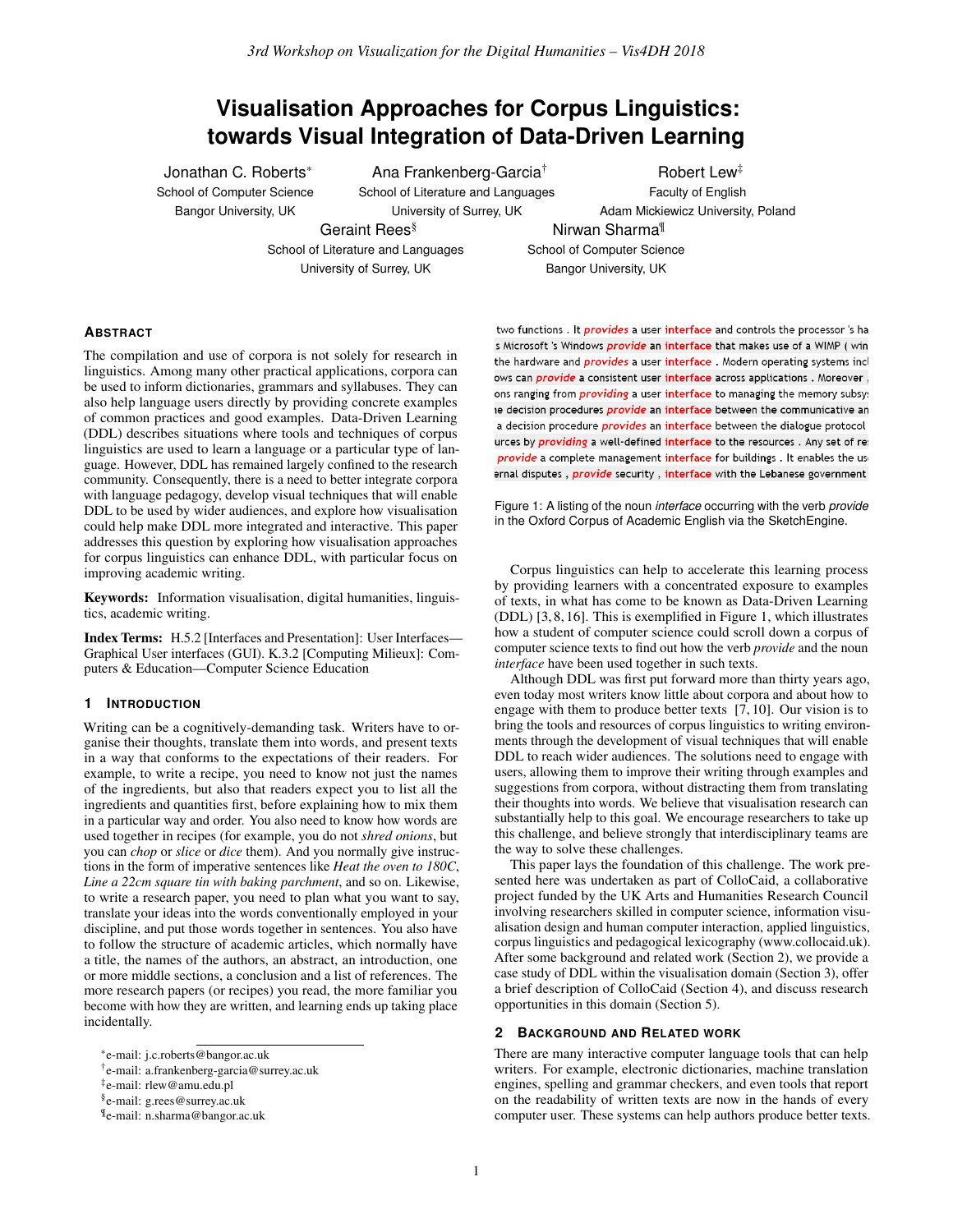However, while some tools require writers to stop writing (and hence interrupt their thought processes) to look things up, other tools are only capable of providing reactive feedback to writers, showing ways to correct texts retrospectively. One of the main problems of writing, though, is that writers are often unaware of the limitations of their own texts [\[6\]](#page-4-5). They cannot look up information they do not know they need, and correcting only what is wrong will not result in any improvement beyond that [\[12\]](#page-4-6).

DDL has been researched since Johns's [\[16\]](#page-4-2) work on teaching learners to engage with corpus data directly. His vision places the user in the heart of the learning and discovery process. It is an inductive approach that encourages learners to notice and therefore understand how words are used in context. Corpus investigation tools allow users to analyse patterns of use in authentic texts. Users can apply quantitative techniques to decide which words are more approriate, and they can retrieve concentrated samples of how words have been used in exemplary target texts. Teachers can use corpora to prepare exercises to help learners focus on specific language problems, and learners can engage with corpora directly whenever the need arises, gaining autonomy of their learning.

Although early work in DDL was restricted to the few institutions with the capacity to provide teachers and students with access to corpus data, nowadays there are many corpora that are easily available online, including the British National Corpus (BNC), the Corpus of Contemporary American English (COCA) and Sketch Engine for English Language Learning (SkELL) [\[9\]](#page-4-7). Moreover, advances by corpus linguistics researchers has meant that it is now much easier for end-users (whether they are teachers or learners themselves) to create personal corpora, which can be used to investigate real-world examples that apply to individual situations.

This has been a remarkable journey, from the early 1960s concordance programs run from punched cards, to concordance software of the 1990s such as AntConc [\[2\]](#page-4-8) and WordSmith tools, to today's server-based software tools such as SketchEngine [\[17,](#page-4-9) [18\]](#page-4-10), Wmatrix [\[19\]](#page-4-11) and CQPweb [\[14\]](#page-4-12). Yet despite the overall positive evaluation of DDL [\[3\]](#page-4-0), current DDL tools suffer from several disadvantages and limitations, including:

- 1. corpus software is not particularly user friendly;
- 2. most learners are not aware of how corpora can be useful for them;
- 3. most learners do not know which corpus to use or how to build relevant queries;
- 4. learners can get distracted by the results they receive (and follow non-useful directions of enquiry);
- 5. learners can misinterpret the results, and come to the wrong conclusions;
- 6. corpus consultation takes time;

7. learners need to stop what they are doing to consult a corpus. Our vision is hence to move forward the current state of the art, to make DDL more *integrated* and interactive, personalising the corpus experience, and to make the experience more *visual*. Current visualisation techniques applied to textual data use simple strategies, such as highlighting text, linking words, and using glyphs [\[21\]](#page-4-13). Many researchers have focused on *close* and *distant reading*, especially helping the reader to analyse written text (for a survey of close/distant reading visualisation techniques see Jänicke et al. [[15\]](#page-4-14)). Researchers have visualised corpus data, using tag clouds and frequency plots [\[1\]](#page-4-15), discourse trees [\[26\]](#page-4-16), dependency diagrams [\[4\]](#page-4-17), and even parallel coordinate plots (PCP) [\[5\]](#page-4-18). While such strategies do provide an overview of the corpus data, they are not focused on learning, or helping users to improve their writing skills.

#### <span id="page-1-0"></span>**3 CASE STUDY: VISUALISATION OF CORPUS DATA**

Let us consider an imaginary student (Jennifer) who is starting to write a visualisation paper. She may struggle to know how best to express certain phrases. On the other hand, her colleague Susan is a <span id="page-1-1"></span>Table 1: Showing relative frequencies of the word visualisation in the Vis6 visualisation corpus compared to the Open Access journals corpus (oAJ).

|               | Vis <sub>6</sub> Corpora |           | oAJ Corpora |           |
|---------------|--------------------------|-----------|-------------|-----------|
| Word          | Frequency                | Freq/mill | Frequency   | Freq/mill |
| visualization | 22,424                   | 272.8     | 58.977      | 147.0     |
| visualisation | 340                      | 41.3      | 5.962       | 1.8       |

more experienced author, who has been publishing in the community for several years, and implicitly knows the appropriate language. It is quicker for Susan to write the text, because she has learnt the domain-specific vocabulary and has developed skills to understand which words work together. Susan has developed her knowledge by reading articles and remembering phrases from other authors' work. When writing the documents, both authors will have a set of questions in their mind about the best way to phrase the written work. The difference is that Susan will be able to quickly recall previous examples. For instance, as they write they may ask:

- "What other words can I use instead of *visualisation*?" (Q1).
- "Should compound words in visualisation be written as one word, with a space or a hyphen, e.g., 'bar chart', 'bar-chart' or 'barchart'?" (Q2)
- "Do I use *explained by* or *illustrated in* the figure?" (Q3).

The answers to these questions are implicitly held in Susan's mind, but we need to make them explicit such that Jennifer will understand them quickly too. For this case study, let us discover the answers to these questions from the visualisation literature. To answer these questions, we have created a bespoke corpus from visualisation texts (we name it Vis6). We include articles published in *Transactions on Visualization and Computer Graphics* (TVCG) between 2012 and 2017 that were presented at the IEEE VIS conference. This provides a 6-year view on visualisation articles, contains 632 documents, and provides a suitable corpus of visualisation texts for use to start to answer some of these questions. We build the corpus using SketchEngine [\[17\]](#page-4-9) and the English Penn Treebank partof-speech tagset. It contains 6,303,737 words (in total), and has a lexicon of 134,663 (different) words. To compare results from the visualisation literature to other texts we also build another corpus. Our second corpus is created from the Open Access Journals (doaj.org) that contains over 2.6 billion words from 2,971,481 articles. While there is a size difference, we are able to compare normalised frequency counts, and metrics such as the logDice score [\[17\]](#page-4-9), which allows comparison between corpora, and enables us to explore examples from other domains. The oAJ corpus was chosen because it also contains research papers, but from a broader set of subjects (including science, social science, medicine and humanities).

While we run through this brief case study, do remember that the aim of this case study is not to discover the answers to these questions per se, rather we want to demonstrate and emphasise the process and the appearance of the results. We will need to build a suitable Graphical User Interface to display the results and allow users to explore the data. We explain our current implementation towards this goal in Section [4,](#page-2-0) and then discuss wider visualisation issues in [5.](#page-3-0)

#### Q1. Alternative words to "visualisation".

We could imagine Jennifer wanting to write about a new visualisation design that she has created. To improve her English, she knows that she does not want to use the word "visualisation" repeatedly in a sentence, so she wants to understand synonyms that would be suitable in this domain.

To explore this question, we created a thesaurus of words on both corpora (Vis6 and oAJ) using SketchEngine, which we use to investigate synonyms "visualisation". Table [1](#page-1-1) shows the frequency of the words visualisation in the corpora, Table [2](#page-2-1) shows the top sixteen words and the word cloud in Figure [2](#page-2-2) visualises the top 60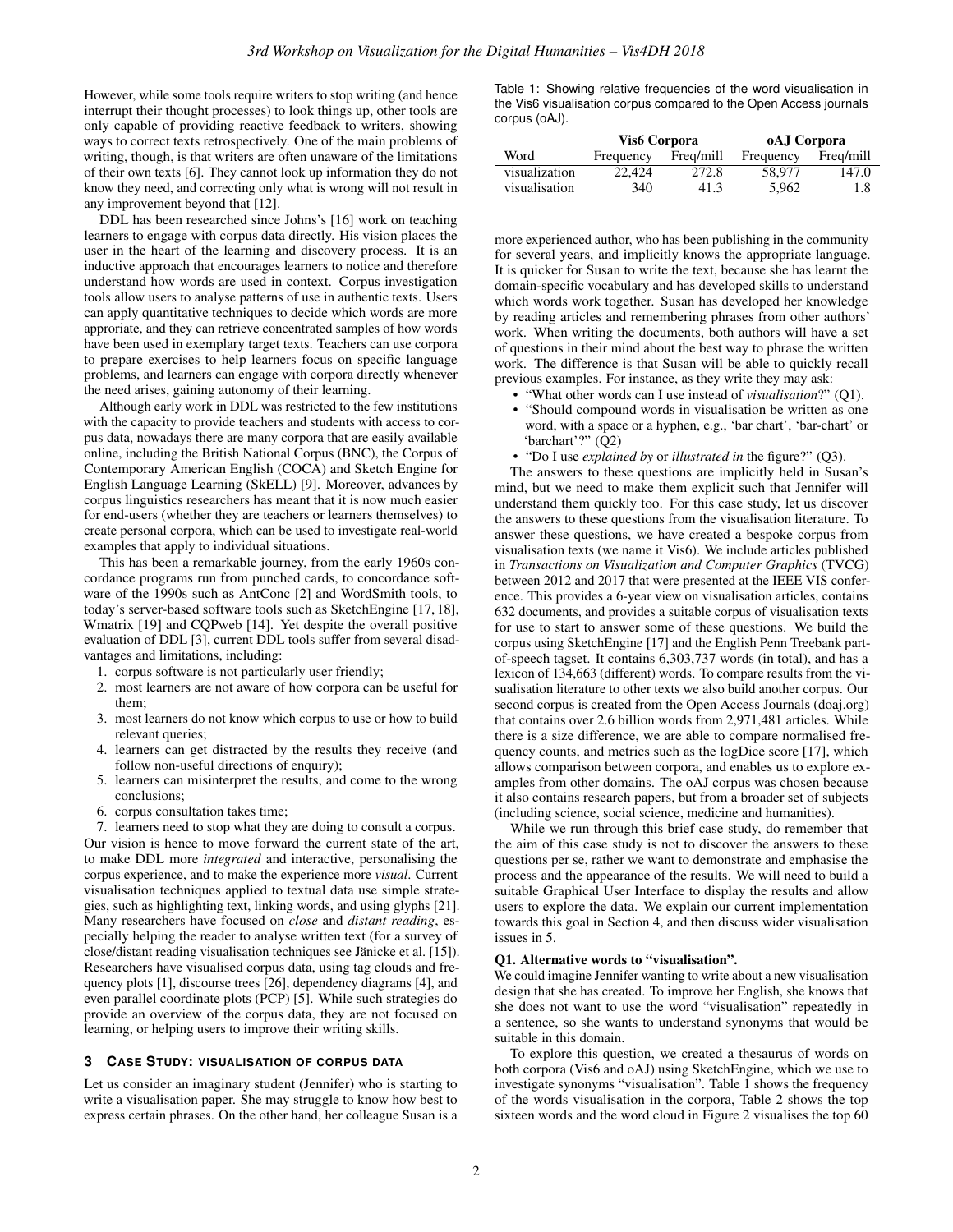<span id="page-2-1"></span>Table 2: Frequency of occurrence, showing the top 16 thesaurus words of "visualization" in Vis6 (left) and oAJ (right).

| Word in Vis6   | LogDice | Freq. | Word in oA.I     | LogDice | Freq.  |
|----------------|---------|-------|------------------|---------|--------|
| analysis       | 0.424   | 16043 | characterization | 0.365   | 152184 |
| datum          | 0.401   | 31974 | quantification   | 0.348   | 133989 |
| view           | 0.378   | 11440 | modeling         | 0.332   | 197221 |
| technique      | 0.362   | 9869  | identification   | 0.326   | 378283 |
| system         | 0.361   | 11014 | imaging          | 0.309   | 284370 |
| model          | 0.358   | 11859 | verification     | 0.306   | 61796  |
| method         | 0.341   | 10291 | inspection       | 0.302   | 61897  |
| representation | 0.341   | 5283  | segmentation     | 0.300   | 90461  |
| design         | 0.337   | 10760 | monitoring       | 0.295   | 224880 |
| task           | 0.325   | 12434 | interpretation   | 0.292   | 200978 |
| approach       | 0.312   | 10056 | validation       | 0.292   | 194384 |
| interaction    | 0.306   | 8791  | determination    | 0.290   | 243256 |
| information    | 0.306   | 14111 | tracking         | 0.286   | 61982  |
| result         | 0.298   | 10905 | mapping          | 0.284   | 184834 |
| feature        | 0.298   | 8635  | computation      | 0.284   | 138676 |
| graph          | 0.295   | 9205  | exploration      | 0.283   | 60212  |

<span id="page-2-3"></span>Table 3: Five compound words that are commonly written in visualisation articles; preferred word forms are highlighted.

| Lemma       | <b>Frea/mill</b> | Lemma        | Freq/mill | Lemma        | Freq/mill |
|-------------|------------------|--------------|-----------|--------------|-----------|
| barchart    | 8.02             | bar-chart    | 7.54      | bar chart    | 120.39    |
| linechart   | 0.36             | line-chart   | 0.24      | line chart   | 46.21     |
| scatterplot | 161.61           | scatter-plot | 0.97      | scatter plot | 11.5      |
| timeline    | 87.43            | time-line    | 0.36      | time line    | 7.17      |
| treemap     | 91.56            | tree-map     | 4.98      | tree map     | 3.53      |

words. From this analysis we clearly see that there is a substantial difference between the thesaurus words in the visualisation corpus, compared to the general one. There are many more occurrences of visualisation in the Vis6 corpus, and there is only one intersecting word in the top 60 words of both corpora.

Several visualisation techniques could be used to display these results to Jennifer. Either the tabular form (Table [2\)](#page-2-1) or word cloud visualisation (Figure [2\)](#page-2-2) may be suitable. The exploration technique of linked views [\[20\]](#page-4-19) could be used to enable juxtaposed view information [\[13\]](#page-4-20) (for example, a word cloud in one view to be linked through highlighting to text editor [\[25\]](#page-4-21)). In fact, from the word cloud, we can see that Jennifer may use phrases such as "shown in the visualisation", or "shown in a view" or "shown in the technique", etc. However, both views contain a lot of information for Jennifer to grasp, and it is unclear which results are better for her to use. Furthermore our goal is to integrate the visualisations in situ with Jennifer's text, and develop explicit visualisation designs [\[13\]](#page-4-20).

#### Q2. Do authors prefer compound words (in the visualisation corpus) in their closed, hyphenated or open form?

In our scenario, we can readily imagine Jennifer wanting to discuss different chart types. Many of these visualisation forms are compound words, such as barchart, linechart, scatterplot, timeline and treemap. There are three ways to write compound words, either they are written without a space, with a hyphen, or with an added space. Table [3](#page-2-3) shows statistical results for five words. While each of the variants are used in the visualisation corpus some are more common; for instance "bar chart" is more common than "bar-chart", while scatterplot (as one word) is more frequent than other variants. There are several ways to visualise this data. While highlighting text is one way to visualise this data, it may be better to show alternatives, and also visualise the uncertainty of the data rather than focus on one answer. What is required is an in-depth design study [\[22,](#page-4-22) [23\]](#page-4-23) into in situ visualisation techniques.

## Q3. "explain" or "illustrate"?

It is easy to imagine Jennifer needing to describe the content of her



<span id="page-2-2"></span>Figure 2: Word clouds of the top 60 synonyms of "visualisation", showing stark differences between the visualisation corpus, Vis6 (top), and general academic corpus, oAJ (bottom). The only intersection is the word "representation".

<span id="page-2-4"></span>Table 4: Preferences for using *explain* versus *illustrate* by visualisation authors.

| <b>Favoured text</b>    | less favoured version  |
|-------------------------|------------------------|
| explain below           | illustrate below       |
| first explain           | first illustrate       |
| not explain             | not illustrate         |
| visually illustrate     | visually explained     |
| illustrate empirically  | empirically explains   |
| explained in Section x  | illustrated in Section |
| illustrated in Figure x | explained in Figure    |

Figures. But what phrases does she use? Does she use *explain* or *illustrate*? By analysing our Vis6 corpus we can explore the preferences of phraseology of the visualisation authors. There are many domain specific variations and preferences of phrases that we have discovered. For succinctness, in this paper we highlight a few examples (see Table [4\)](#page-2-4). For instance, we report that visualisation authors are more likely to say "briefly explain" than "briefly illustrate", and have a preference for "illustrated in Figure x" rather than "explained in Figure x". Similar to our previous questions, what is needed are better visual solutions to visualise this data to the user, in a way that encodes uncertainty and displays it in situ with the author's text.

## <span id="page-2-0"></span>**4 COLLOCAID: COLLOCATIONS FOR ACADEMIC WRITERS**

Unlike the case-study presented in the previous section, which exemplifies corpus uses that are specific to the visualisation community, the ColloCaid project is aimed at helping novice users of academic English in general [\[12\]](#page-4-6). It harnesses data from the Oxford Corpus of Academic English (70 million words) and other corpora of expert academic writing to assist users as they write, in an integrated and interactive DDL approach. One of the distinguishing features of our tool is that the corpus data is invoked from a text editor, so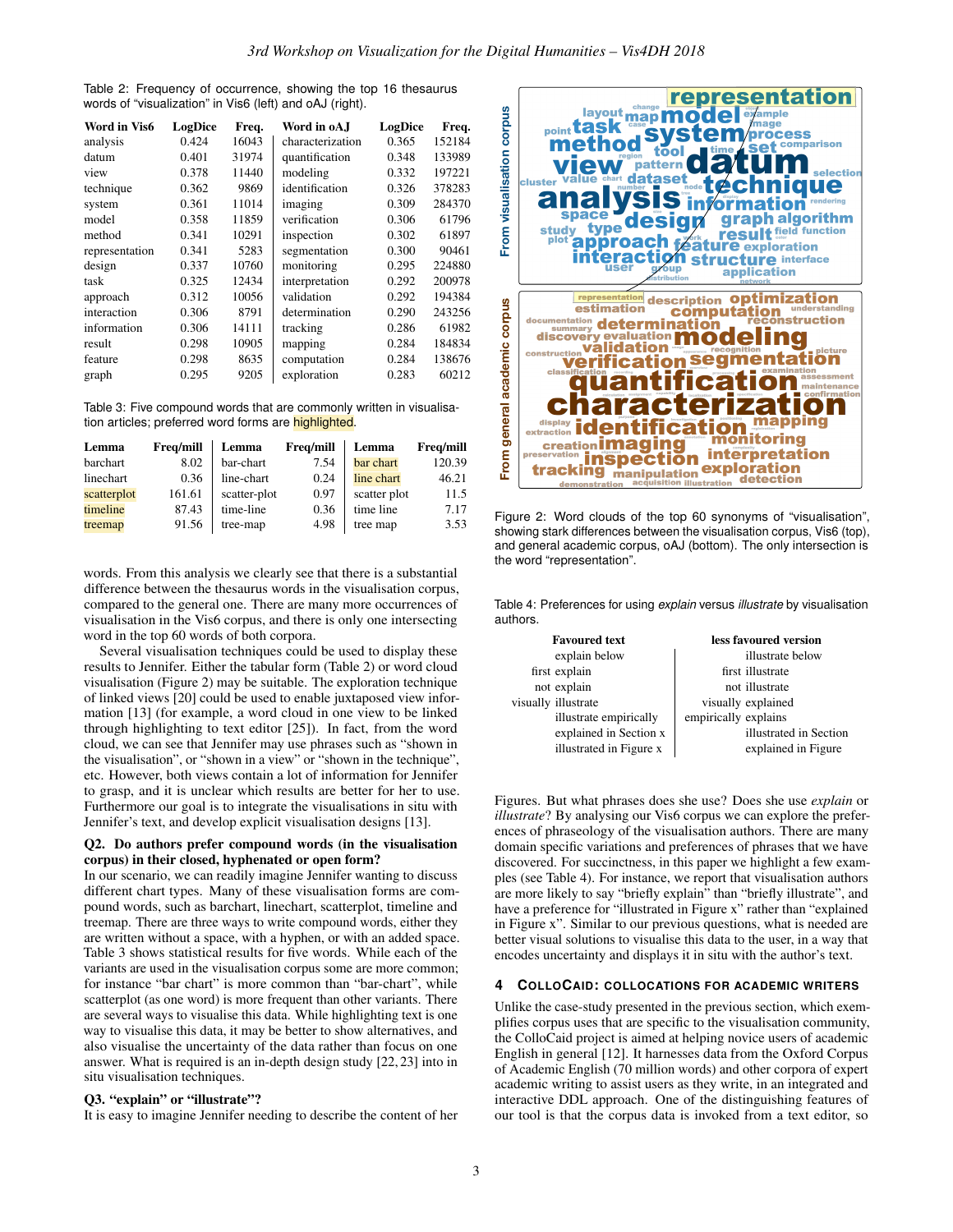| Tools<br>Format -<br>File v Edit v<br>$V$ iew $-$<br>Insert ~<br>$B$ $I$ $S$ $A$ $\cdot$ $M$ $\cdot$<br>Paragraph<br>v. | research shows<br>research suggests<br>research focuses on |   | 理理工                                                                         |
|-------------------------------------------------------------------------------------------------------------------------|------------------------------------------------------------|---|-----------------------------------------------------------------------------|
| According to Smith, research                                                                                            | research examines                                          |   |                                                                             |
| research (noun)                                                                                                         | research indicates                                         | ٠ |                                                                             |
| research (verb)                                                                                                         | research demonstrates                                      |   | research has demonstrated that ><br>.the current research demonstrated that |
| research (ADV ADJ")                                                                                                     | research explores                                          |   | the quiding research questions of this research will demonstrate            |
|                                                                                                                         | research reveals.                                          |   |                                                                             |
|                                                                                                                         | research investigate                                       |   |                                                                             |
|                                                                                                                         | research address                                           |   |                                                                             |
|                                                                                                                         | research identify                                          |   |                                                                             |

<span id="page-3-1"></span>Figure 3: Screenshot of the ColloCaid demonstrator, showing how a user can select "research" to see different collocations and different examples.

that writers do not have to interrupt their writing to consult external resources. Opportunities for DDL are provided without users having to learn to use corpora, and the corpus data is curated to facilitate intake. Our focus is on the use of academic collocations, i.e., the ways words combine in academic English [\[11\]](#page-4-24). For example, a student who is in the middle of writing a paper and wants to find a verb other than *do* that goes well with *research* can obtain this information intuitively and interactively. ColloCaid will suggest words like *carry out/conduct/undertake* and corpus examples of how these words combine.

The challenge is to develop ways of presenting this type information in a visually seamless way. We have started developing our prototype as a custom plugin for TinyMCE text editor. TinyMCE is a lightweight and extensible editor that is compatible with different browsers and operating systems and has widespread use on other online applications. Moreover, it provides rich text editing features with buttons that would be familiar to users of other word processing editors (such as Microsoft Word, Google Docs, OpenOffice etc), thereby making it easier for writers to use.

Figure [3](#page-3-1) illustrates our plugin. Users can type sentences and paragraphs, and edit their text. We have integrated the database of collocations that we are developing [\[12\]](#page-4-6). Collocations prompts are highlighted automatically so that users know further information is available. They can choose to ignore and can carry on writing, or they can click on a keyword to explore possible alternative collocations that appear in drop-down menus. If users need further support to decide which collocation to use, they can then see corpus examples. For instance, the user could type "research" and flexibly obtain as much or as little information about the word. The last interaction shows lexicographically curated corpus examples. One example that appears is "research has demonstrated that". The user can then select this text (through a double-click) to add it to their written words.

## <span id="page-3-0"></span>**5 RESEARCH OPPORTUNITIES: VISUALISATION WITH LIN-GUISTICS AND DDL**

From our case study (Section [3\)](#page-1-0) it is clear to see how we can visualise corpus data to help users understand that some phrases are better. From the related work (Section [2\)](#page-0-1) we also explained that there are many visualisation techniques that can be applied to corpus data; for example, in this paper we have included a word cloud visualisation of thesaurus data (Figure [2\)](#page-2-2), highlighted text, alternative example texts. There are also many metrics that we have available: raw word frequencies, relative frequencies in words per million, association scores that quantify the degree of co-occurrence of two words (such as the logDice), etc. These can be used to organise potentially useful words for visualisation to benefit the writer. We use a weighted permillion frequency count to size words in the word cloud, Figure [2.](#page-2-2)

However, as highlighted in the background and related work (section [2\)](#page-0-1) most of these visualisation techniques operate separately from the specific text that a user is writing. By contrast, our prototype (shown in Section [4](#page-2-0) and in Figure [3\)](#page-3-1) is an in situ solution. Currently, we use simple highlighting to select the nodes which the user can explore. We use drop-down menus, which allow the user to investigate alternatives. We use association scores to order the alternatives, so that the better examples are listed first. This in situ editor has the potential for users to learn from these examples without interrupting their primary activity (a constructivist approach). In order to achieve our goal of developing a Visually integrated Data-Driven Learning tool, we believe that there are three broad challenges to overcome.

Challenge 1. How can we visualise the multivariate corpus data, such that it appears in situ and on demand, and that it encodes the necessary uncertainty of written language? Especially, how can we develop solutions that appear as the author writes, and that they realise the context of the phraseology, and updates their work based on best practice (from corpus data)? The data contains metrics, words, phrases, structure and hierarchies, word types, etc., that can help writers if adequately visualised. However, it is not a matter of merely visualising the corpus data; rather, the visualisations need to be personalised to the user, and to phraseology that is suitable for their purpose. There are several research questions to address, including: What well-known visualisation techniques will be useful for the user? What new visualisation design ideas can be created to visualise this data? How can we visualise this multivariate data in situ? How can visualisation help with collocated words? How can visualisation help users realise that they have already made the same mistake *n*-times before?

Challenge 2. How can we visualise text such that the user can explore alternative solutions? Word exploration is very important. We want users to explore and interact with the system such that they serendipitously discover new words. There are still many research questions to ask, and much potential to making the edited corpora more visual. What is the best way to visualise top words of the domain? How can a user both explore different words and relate them to what they want? When is it suitable for the tool to be silent, or to proactively suggest words? When is it appropriate to launch a training tool, and take the user into a set of practical exercises? What level of intelligence is needed in the text analysis? How can the user control the system for their purpose?

Challenge 3. What visual strategies will help users learn new words, and improve their writing skills? Explanatory visualisation is a field that has a long history in education, but is less researched [\[24\]](#page-4-25). It is a subject that helps users to learn, and understand why something happens in a certain way. Research needs to take place into explanatory visualisation to show good practices in writing. What solutions can we invent that will visually explain words and phrases or collocations? How can the system visually explain problems (and solutions) in situ? Can visualisation be used to display the structure of the text, and help users improve their structure? How can we visualise text readability? How can we visualise the data such that users learn from their mistakes?

# **6 CONCLUSIONS**

There has been much research into corpus linguistics, data-driven learning and corpus visualisation. While there is evidence of datadriven learning being used with some degree of success in the classroom, there are many opportunities to bring these ideas out of the classroom. We are now at a crossroads where all these technologies can be mixed together to create more visual and interactive data-driven learning systems, that will help users write more idiomatically, interact with their written work, learn good writing skills, and improve their written texts.

# **7 ACKNOWLEDGEMENTS**

We acknowledge the Arts and Humanities Research Council, UK (AHRC) AH/P003508/1 for funding ColloCaid: combining learner needs, lexicographic data and text editors to help learners write more idiomatically.